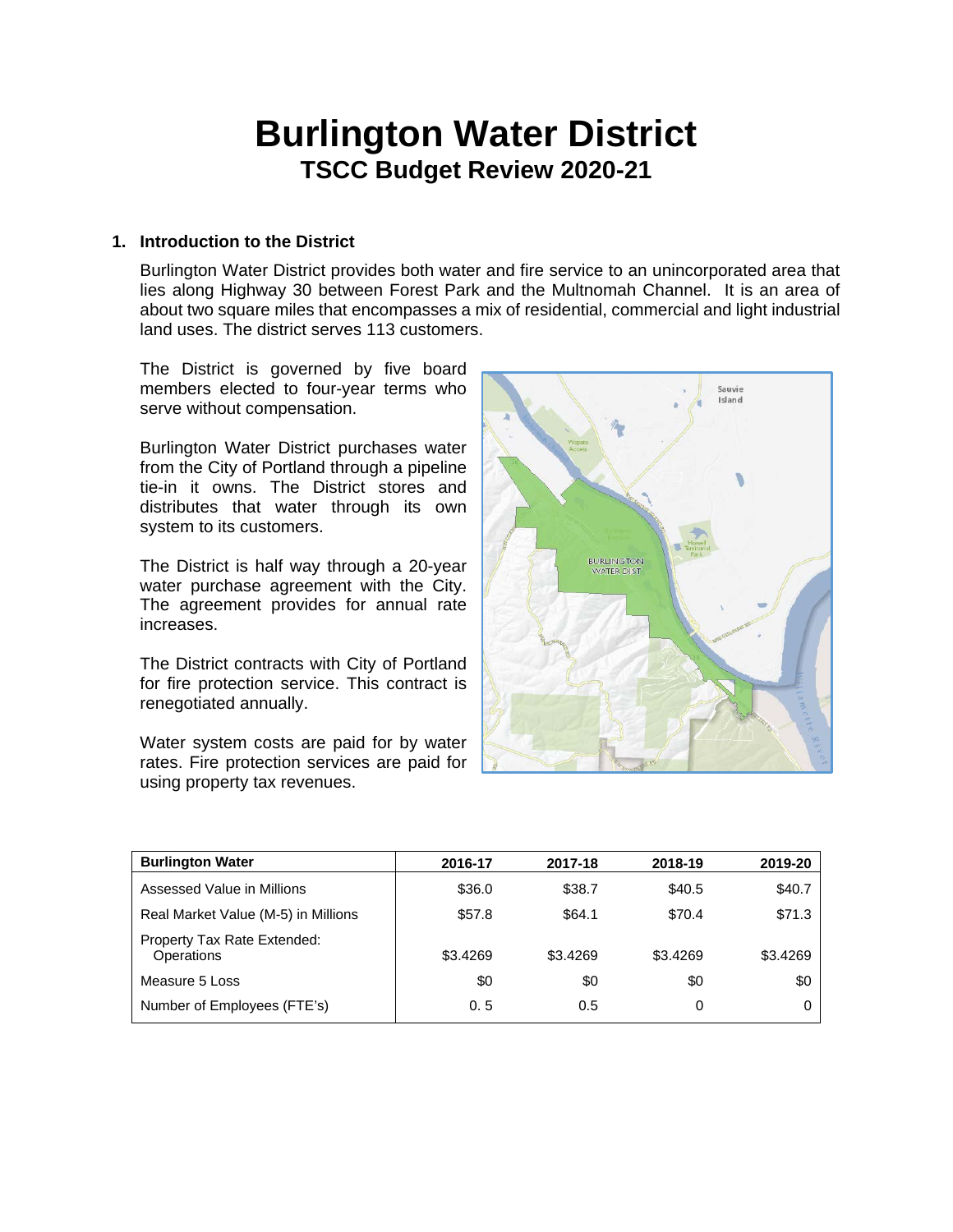#### **2. District History**

Burlington Water is a small district northwest of Portland on State Highway 30. Sandwiched between Sauvie Island and Forest Park, its southern boundary is the community of Linnton. Linnton was platted in 1843, incorporated in 1910, and most of it was annexed to Portland in 1915. The water district serves residential, commercial, and industrial customers.

The district's size and service delivery has been stable for many years. The recent history is limited to the District's capital improvements: locating and replacing water lines, rehabilitating and replacing pumps, installing wireless water system monitors and controls, and replacing the reservoir. Capital improvements have been funded by a \$1.6 million state loan, of which about a third was forgiven due to the District's qualification for income disadvantage subsidy.

#### **3. Strategic Plan/Performance Objectives**

The District has completed its water system upgrades and is now turning its attention to finetuning the system: addressing leaks and maintaining controls. This is a priority, given that the City of Portland plans substantial future increases in wholesale water rates.

The fire protection function requires minimal attention as all services are contracted out to the City of Portland.

With this budget, the district has concluded a 24-month transition period during which all board member positions turned over and both long-term employees resigned. The Board has contracted with a private water company to operate the system and handle the meter reading and water billing. It has also engaged an accountant to maintain the District's financial accounting system, prepare the annual budget, and perform office management duties.

#### **4. Budget in Total**

The FY21 budget is \$516,900, a decrease of \$12,100 (-2%).

| <b>Burlington Water District</b><br>(\$000) |                   |          |                                           |          |          |          |  |  |  |
|---------------------------------------------|-------------------|----------|-------------------------------------------|----------|----------|----------|--|--|--|
|                                             | 2017-18<br>Actual | 2018-19  | 2019-20<br>Actual Rev. Budget Apv. Budget | 2020-21  | Change   |          |  |  |  |
| <b>Resources</b>                            |                   |          |                                           |          | s        | %        |  |  |  |
| Beginning Fund Balance                      | 139               | 102      | 130                                       | 130      | $\Omega$ | 0.0%     |  |  |  |
| <b>Property Taxes</b>                       | 127               | 138      | 138                                       | 136      | $-2$     | $-1.5%$  |  |  |  |
| Utilities                                   | 199               | 218      | 260                                       | 250      | $-10$    | $-3.8%$  |  |  |  |
| Other Income                                | 2                 | 6        | 1                                         | 1        | $\Omega$ | 0.0%     |  |  |  |
| <b>Total Resources</b>                      | 468               | 464      | 529                                       | 517      | $-12$    | $-2.3%$  |  |  |  |
|                                             |                   |          |                                           |          |          |          |  |  |  |
| <b>Requirments by Object</b>                |                   |          |                                           |          |          |          |  |  |  |
| <b>Personnel Services</b>                   | 65                | $\Omega$ | $\Omega$                                  | $\Omega$ | $\Omega$ | 0.0%     |  |  |  |
| Materials & Services                        | 235               | 256      | 262                                       | 316      | 55       | 20.9%    |  |  |  |
| Debt Service                                | 69                | 69       | 69                                        | 69       | $\Omega$ | 0.0%     |  |  |  |
| <b>Fund Transfers</b>                       | 0                 | 3        | $\Omega$                                  | $\Omega$ | $\Omega$ | 0.0%     |  |  |  |
| Contingencies                               | 0                 | $\Omega$ | 110                                       | 110      | $\Omega$ | 0.0%     |  |  |  |
| <b>Ending Fund Balance</b>                  | 99                | 137      | 88                                        | 22       | -67      | $-75.5%$ |  |  |  |
| <b>Total Requirements</b>                   | 468               | 464      | 529                                       | 517      | $-12$    | $-2.3%$  |  |  |  |
|                                             |                   |          |                                           |          |          |          |  |  |  |
| <b>Expenditure by Program</b>               |                   |          |                                           |          |          |          |  |  |  |
| <b>Public Safety</b>                        | 121               | 130      | 138                                       | 136      | $-2$     | $-1.5%$  |  |  |  |
| Public Utilities Water System               | 180               | 126      | 124                                       | 181      | 57       | $-1.5%$  |  |  |  |
| <b>Debt Service</b>                         | 69                | 69       | 69                                        | 69       | $\Omega$ | $-1.5%$  |  |  |  |
| <b>Total Expenditures</b>                   | 369               | 325      | 331                                       | 385      | 55       | $-1.5%$  |  |  |  |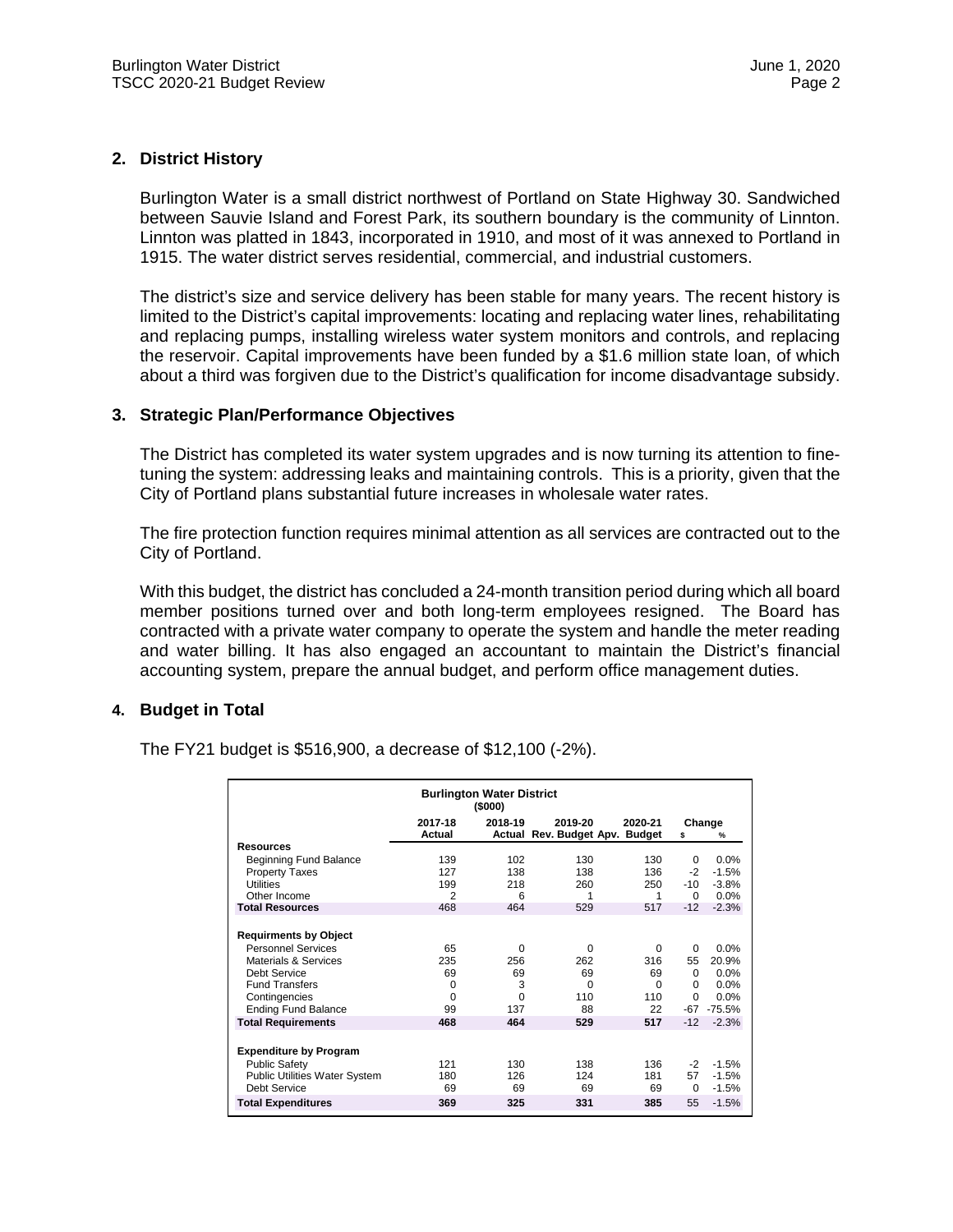The changes in the budget are in the Water Utility function and the Contingency and ending fund balance. Water Utility budget changes are shown in the following chart. They reflect the change to contracted management and the priority to improve system maintenance and upgrade the system.

| <b>Burlington Water District</b><br>Year-Over-Year Water Utility Budget Changes |    |          |          |         |    |          |
|---------------------------------------------------------------------------------|----|----------|----------|---------|----|----------|
|                                                                                 |    | FY20 Bud | FY21 Bud | Change  |    |          |
| <b>Water Purchases</b>                                                          | \$ | 50,000   | S        | 40,000  | S  | (10,000) |
| Administative charges                                                           |    | 50,000   |          | 66,000  |    | 16,000   |
| <b>System Maintenance</b>                                                       |    | 6,000    |          | 15,000  |    | 9,000    |
| Consultants                                                                     |    |          |          | 9,000   |    | 9,000    |
| All other M&S                                                                   |    | 17,800   |          | 20,620  |    | 2,820    |
|                                                                                 | \$ | 123,800  | \$       | 150,620 | \$ | 26,820   |
| Capital Outlay                                                                  | \$ |          | \$       | 30,000  | Ś  | 30,000   |

Burlington Water District will increase customer water rates and other charges in July, 2020. But Revenue from water sales does not show an increase in the budget as the district's current year budget overstates water revenues.



## **6. Debt Status:**

The District has two loans. Both are infrastructure financing loans from the State of Oregon. The proceeds have been expended. Utility rate revenue is used to pay debt service. The outstanding balance on the loans was \$1,203,473 as of June 30, 2020. Level debt service payments of \$69K annually are scheduled for the next 12 years.

## **7. Is the Budget in sync with Strategic Plan/Performance Objectives?**

The district's plan this year is to carry forward with the new organizational structure and to begin fine tuning the water system. Both priorities are reflected in the budget.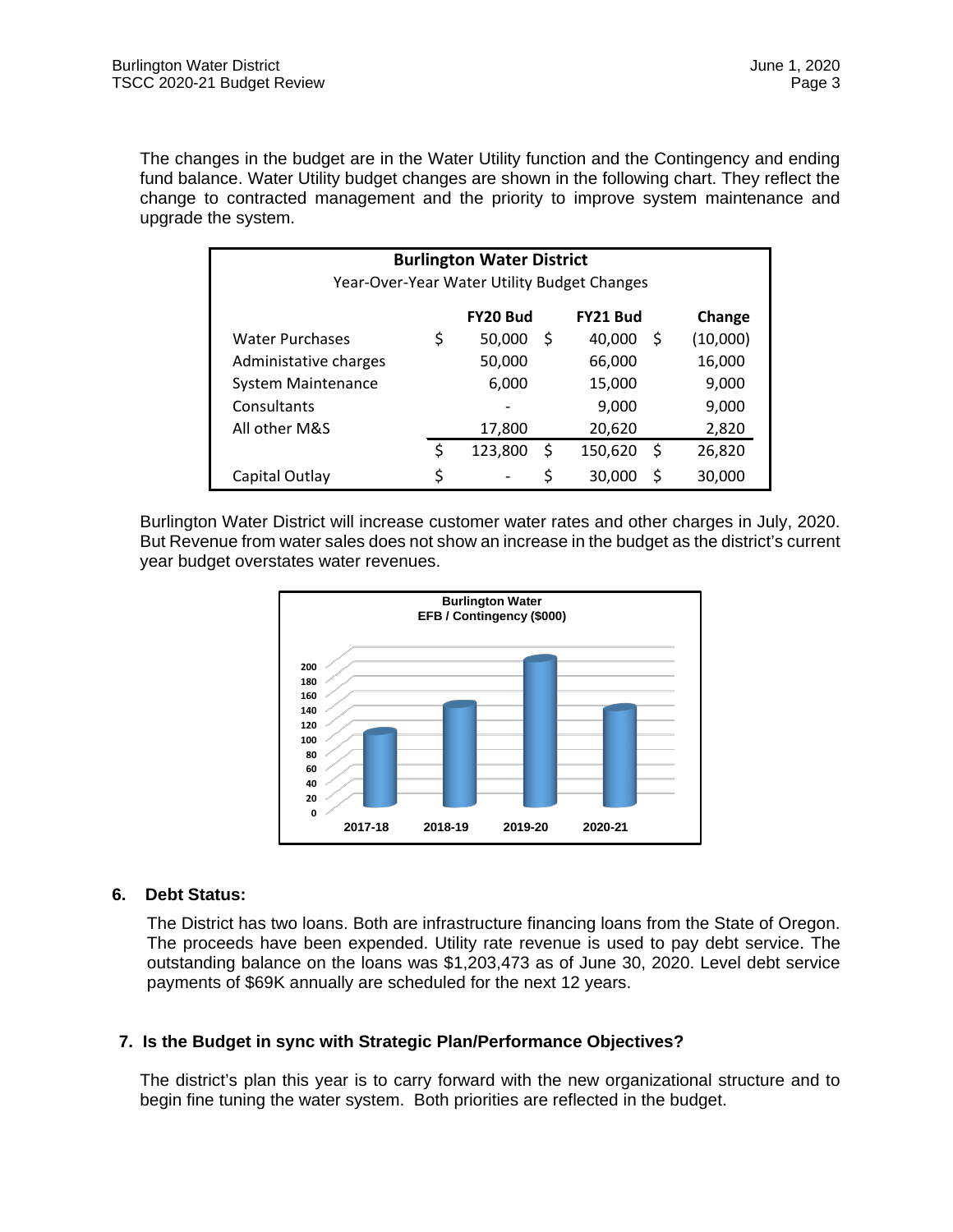The new board of directors and contract staff are also trying to provide more information about the system and its finances and improve transparency to it customers. The detail budget pages reflect that with the addition of multiple line items showing the new contractual relationships.

# **8. Local Budget Law Compliance**

| Yes           | No | <b>Compliance Issue</b>                                                         |
|---------------|----|---------------------------------------------------------------------------------|
| x             |    | Did district meet publication requirements?                                     |
| x             |    | Do resources equal requirements in every fund?<br>2.                            |
| N/A           |    | Does the G.O. Debt Service Fund show only principle and Interest payments<br>3. |
| X             |    | Are contingencies shown only in operating funds?<br>4.                          |
| x             |    | Did budget committee approve the budget?<br>5.                                  |
| $\mathcal{P}$ |    | Did Budget committee set the levy?<br>6.                                        |
| x             |    | Does audit show the district was incompliance with budget law?                  |

District has not documented Budget Committee action to approve the property tax rate for FY21, so staff is withholding certification recommendation until district provides that documentation.

## **9. Highlights of the 2020-21 Budget to be published in TSCC Annual Report:**

- The FY21 budget is \$516,900, a decrease of \$12,100 (-2%) as the district aligns the water utility budget with the actual revenue and expenditures.
- Burlington Water District will increase customer's water rates 20% at the beginning of FY21

## **10. Local Budget Law Compliance:**

The 2020-21 Budget is in substantial compliance with local budget law. Estimates were judged to be reasonable for the purpose shown.

## **11. Certification Letter Recommendations and Objections:**

Pending receipt of budget committee action on property tax levy, staff recommends certification with no recommendations or objections.